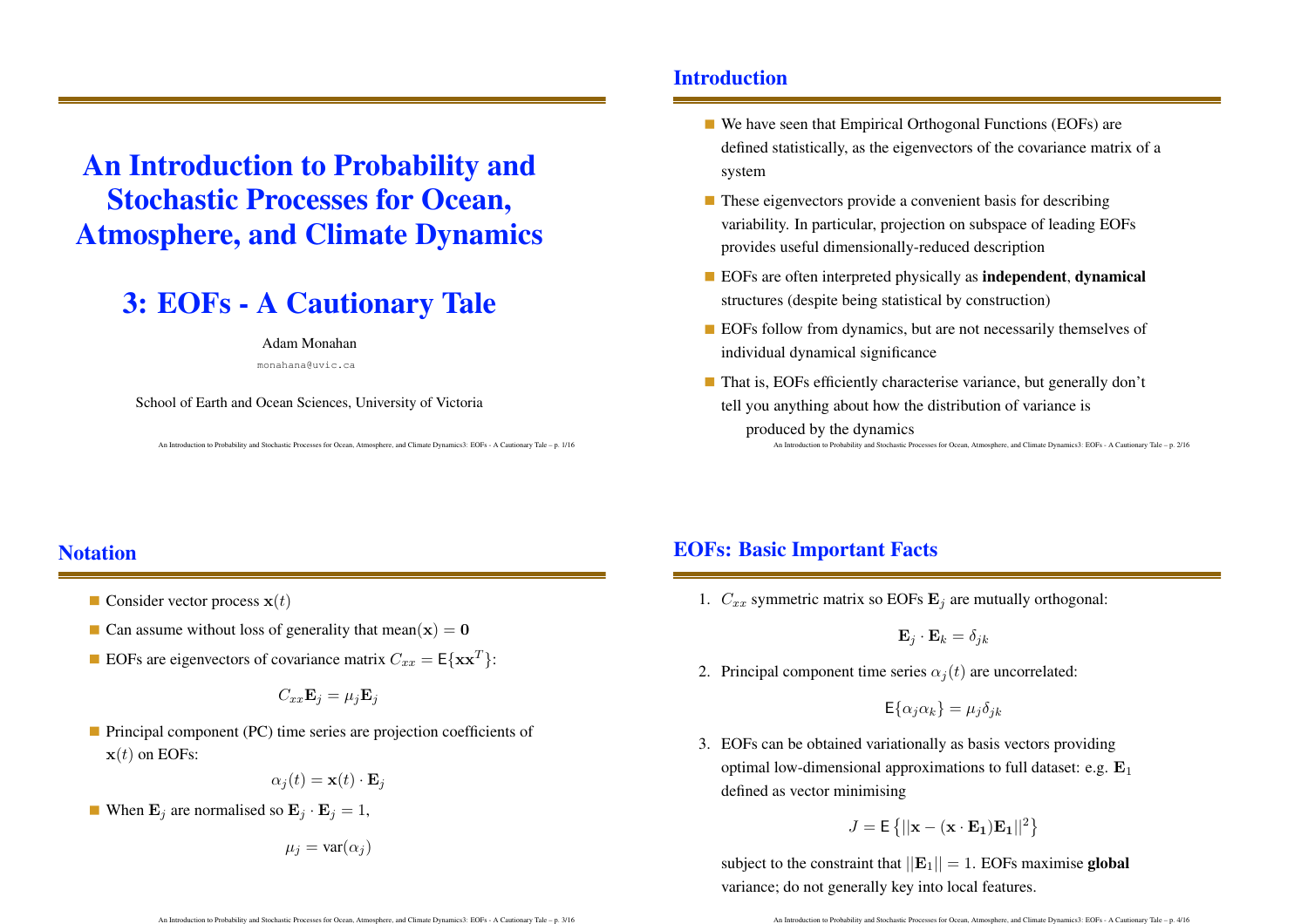## PC time series: uncorrelated vs. independent

PC time series *uncorrelated*, but not necessarily *independent* 



- EOFs of NH 500 hPa extratropical geopotential height  $p(PC_1, PC_2) - p(PC_1)p(PC_2)$ (should vanish for independent
- Thick solid line: optimal 1D nonlinear approximation

An Introduction to Probability and Stochastic Processes for Ocean, Atmosphere, and Climate Dynamics3: EOFs - A Cautionary Tale – p. 5/16

# PC time series: uncorrelated vs. independent

- PC time series *uncorrelated*, but not necessarily *independent*
- EOFs of tropical Pacific SST



An Introduction to Probability and Stochastic Processes for Ocean, Atmosphere, and Climate Dynamics3: EOFs - A Cautionary Tale – p. 6/16

# Mixing localised structures (Ambaum et al. 2001)

- EOFs maximise **global** variance over analysis domain, so will mix localised but unrelated structures
- An example: variables  $x, y, z$  such that  $x, z$  are independent with unit variance and  $y = -x - z$  have covariance matrix:

$$
C = \left(\begin{array}{rrr} 1 & -1 & 0 \\ -1 & 2 & -1 \\ 0 & -1 & 1 \end{array}\right)
$$

and EOFs  $E_1$ 

 $E_1 = (1, -2, 1)$  (75% variance)  $E_2 = (-1, 0, 1)$  (25% variance)

Unrelated variables x, z mixed together in  $E_1$ 

# EOFs of Multivariate O-U Processes (North 1984)

Consider linear SDE

$$
\frac{d}{dt}\mathbf{x} = A\mathbf{x} + B\dot{\mathbf{W}}
$$

Stationary covariance  $C_{xx}$  satisfies

$$
AC_{xx} + C_{xx}A^T = -BB^T
$$

- Suppose A is normal (i.e.  $AA^T A^T A = 0$ ), so it has a complete set of orthogonal eigenvectors
- Orthogonal matrix S diagonalises A:  $\lambda_i \delta_{ij} = (SAS^T)_{ij}$
- Can solve Lyapunov equation for covariance:  $C_{xx} = S^TGS$  where

$$
G_{ij} = -\frac{(BB^T)_{ij}}{\lambda_i + \lambda_j}
$$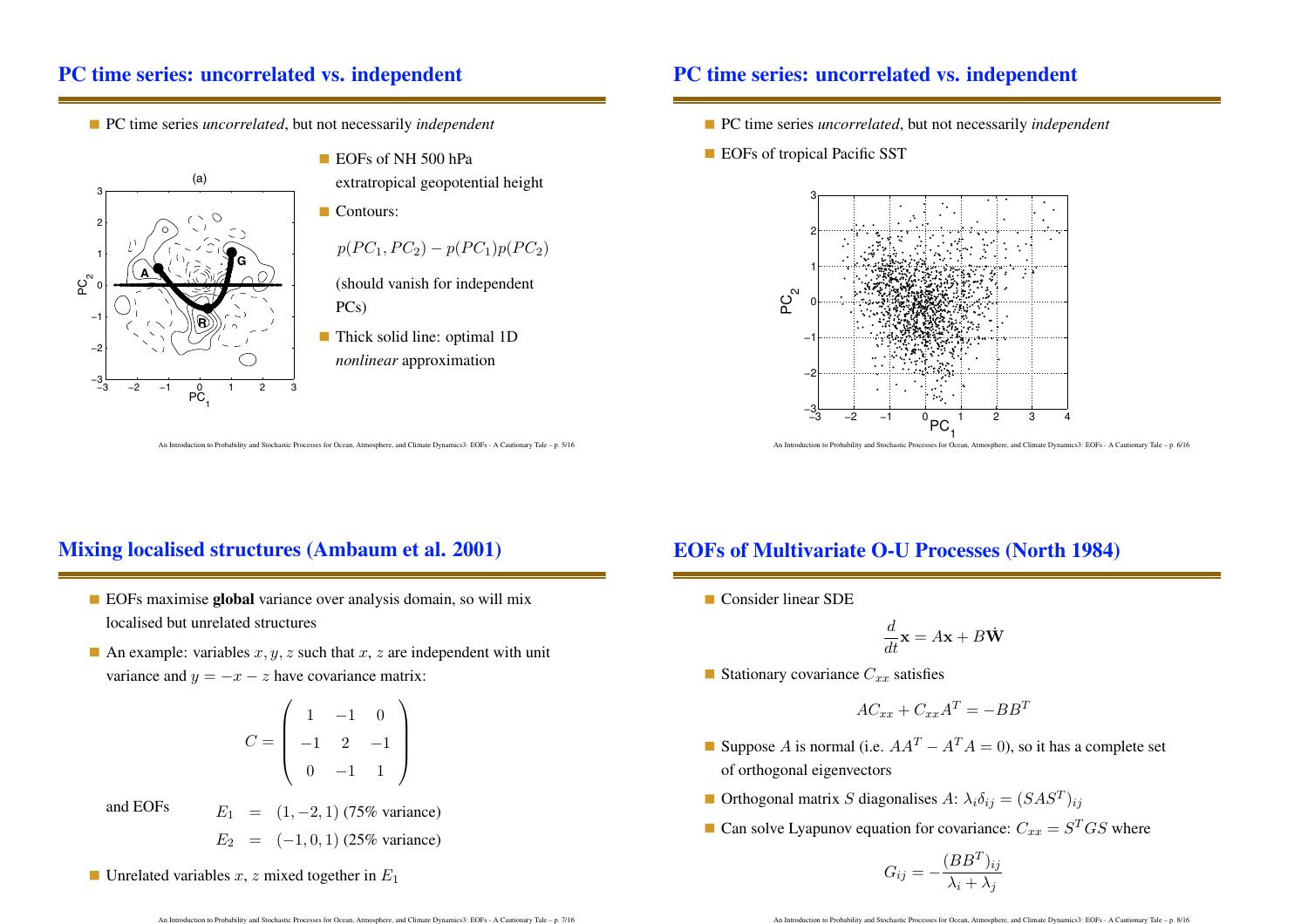# EOFs of multivariate O-U processes (North 1984)

If noise forcing is spatially unstructured so  $BB^T = \beta^2 I$ ,

$$
G_{ij} = -\frac{\beta^2 \delta_{ij}}{2\lambda_i}
$$

- so  $C_{xx}$  and A have same eigenvectors (both diagonalised by S)
- Thus, for a *linear, normal* system forced by *spatially uncorrelated* noise, the EOFs and the dynamical modes will coincide
- If the noise is spatially correlated, EOFs and dynamical modes will differ
- If the linear dynamics are non-normal, dynamical modes will be non-orthogonal  $\Rightarrow$  cannot coincide with EOFs
- Even in the simplest physical systems, EOFs do not generally correspond to dynamical modes

An Introduction to Probability and Stochastic Processes for Ocean, Atmosphere, and Climate Dynamics3: EOFs - A Cautionary Tale – p. 9/16

#### EOFs of highly nonlinear systems (Mo&Ghil 1987)



An Introduction to Probability and Stochastic Processes for Ocean, Atmosphere, and Climate Dynamics3: EOFs - A Cautionary Tale – p. 10/16

# EOFs and kinematics of <sup>a</sup> zonal jet

- EOFs not dynamical modes, but are they at least related in <sup>a</sup> simple way to "natural kinematic degrees of freedom"?
- Address this question in terms of EOFs of extratropical zonal-mean zonal-wind



### EOFs and kinematics of <sup>a</sup> zonal jet

- Observed fact:  $h = \text{std}(x_c)/\text{mean}(\sigma) \ll 1$  (i.e. position fluctuations generally smaller than mean jet width)
- $\Rightarrow$  can solve for EOFs analytically in terms of basis functions  $f_i(x)$